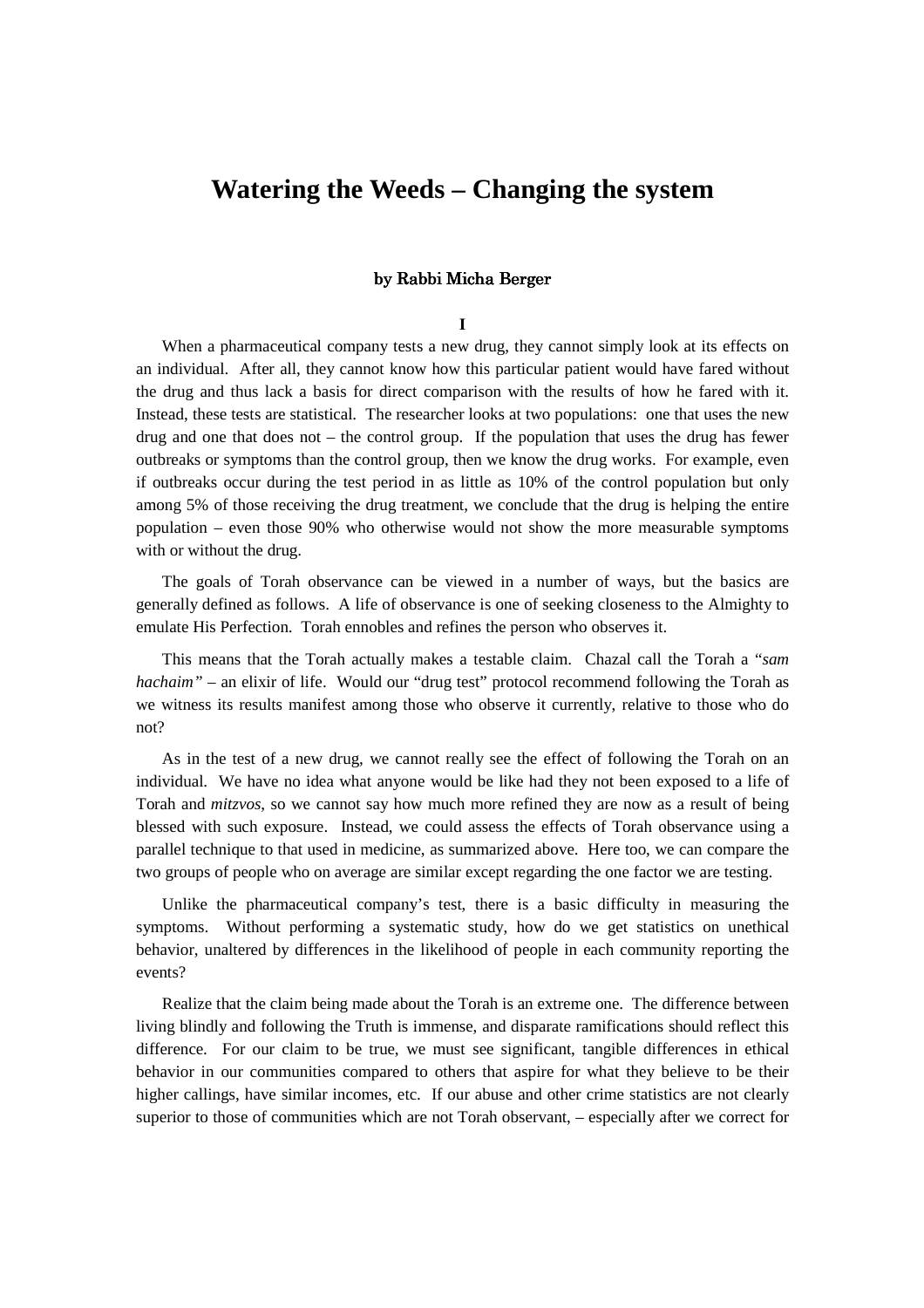other socio-economic factors, examine other faith communities, and account for other variables – it would be experimental evidence that what the mainstay of our community is practicing does not fit the Torah's self-description. In truth, the difficulty in obtaining statistics may be offset by how pronounced the claimed effect should be. The Torah is describing a uniqueness that should be self-evident and obvious at first glance, without requiring a systematic study.

How would we fare in such a test?

The year began with a friend lamenting about a then-recent National Public Radio story on sexual abuse among Chassidim (or perhaps "Ultra-Orthodox" in general; the reporter was inconsistent). The NPR's story seemed to him to imply that abuse was more common among the Chassidim of Williamsburg than other communities. Since then, the New York Times published an article comparing the problem of pedophilic rabbis in the Orthodox community with the Catholic Church's well-known pedophile problem. And at the time I write this, the news is discussing a rabbi who was recorded on the phone using his authority over a prospective convert to manipulate her into sexual encounters. With all of these incidents, not only does the quantity of criminals and seemingly high incidence of such crimes raise difficult questions, but the frequent lack of outrage and response from those who knew about the crimes is also a sign of a culture that lacks the ideal or even basic moral refinement.

This phenomenon is not limited to the realm of sexual deviance. In the months since my friend's distress, one informant brought numerous *rabbanim* into the news with tales of fiscal malfeasance, including a *rav* who was browbeating and threatening potential organ "donors," pocketing for himself the vast majority of the money from coerced organ sales. In an unrelated story, a Chassidic *rebbe* pleaded guilty to tax fraud as a means of supporting his *kollel*, and 102 of his Chassidim face sentencing. This same year also saw a scandal that implies someone was knowingly importing hundreds of *shaatnez* garments to make *tallisos* which were popular in various American communities, echoing a story from a few years ago when a man known in his community for giving *daf yomi* classes and *leining Torah* was found to have been selling *treif* chickens as if kosher, for years. And on the day-to-day level, can we claim that honesty in how we report our taxes and conduct our businesses is a hallmark of contemporary Orthodox culture?

I would not say these stories prove that problems in our community are worse than the norm in other communities. With so many children in our community, a smaller percentage of victims would still translate into more cases overall, and besides, what I have presented thus far is anecdotal. Nonetheless, whether we are worse off or equal to other communities does not change the fact that serious problems need addressing.

I am not denying the existence of many great people who do show those signs of holiness the Torah can produce in a person – from our great *rabbanim* to the numerous, less known and less publicly visible people who work for various charities and free-loan organizations and are involved in other major *chessed* projects. However, given the prevalence of these news headlines, indicative of "symptom outbreaks," there is little indication that what we perceive as a community and a culture of Torah observance is actually embodying what our sages described as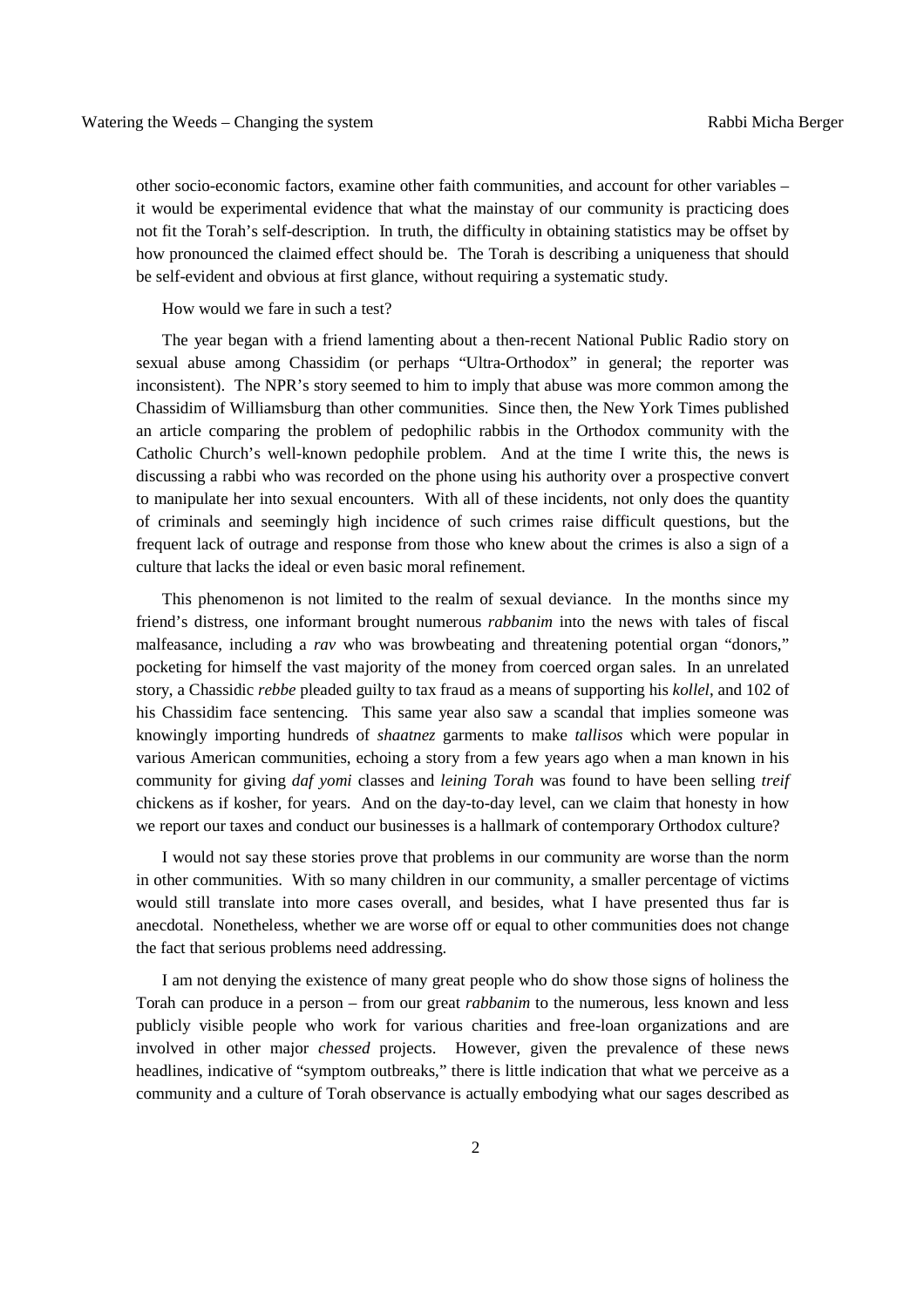the "*eitz hachaim"* – the tree of life. Surely we constitute a society with many special and holy people; yet we do not seem to demonstrate this as a whole nor achieve a level commensurate with the Torah's lofty expectations.

The bottom line for our statistical test is that ethical lapses by Orthodox Jews compared to members of other religious communities is not fewer by an obvious margin. The very fact that there is room for discussion and a lack of obvious distinction already contradicts what we would expect of the difference between following a false faith and embracing the Truth.

This critical issue does not merely invoke pragmatic questions; it harbors the potential to cause a crisis of faith – for the victims certainly and for the rest of us. If we alone follow the Truth, why is it not self-evident in the ethics of our community? Can we be surprised that it leads many victims *r"l* of the improper behavior to conclude the Torah does not hold the truth? Or that we have "kids at risk" who perceive the gap between expectations and results as evidence of hypocrisy? The Torah describes an appealing ethical community that people would be inspired to join, not something we would have to promote and sell. And yet, despite all our efforts at *kiruv*, the intermarriage rate in the Diaspora is sixty times the rate of *baalei teshuvah* choosing to join Orthodoxy.

### **II**

There are two ways to phrase this somewhat radical but compelling conclusion:

As I put it above, we could say the evidence indicates that what the majority of the Orthodox community practices is not actually Torah as it was intended. Otherwise, why is the more observable, criminal end of our "bell curve" of ethical behavior not dramatically different from those of our host communities? And why so often is it the very people who we see as excelling in those *mitzvos* at the forefront of Orthodoxy – studying and teaching Torah, *davening*, *Shabbos* and *kashrus* – committing heinous crimes?

Alternatively, it is possible to say that we do follow the Torah. However, the Torah is "only" a tool. Possessing the tool is no guarantee that one will actually utilize it as Hashem intended, and this is the reason for our community's lack of spiritual health or ethical prowess.

It seems to me the two formulations differ on the breadth of what we mean by the term, "Torah." In both explanations, we are trying to describe a community that observes *mitzvos* and studies Torah with *yir'as Shamayim*, *simchah shel mitzvah*, *hislahavus*, intent to reach *qedushah*, – awe of the One in heaven, joy of the mitzvah, passion, an aspiration for holiness – etc. You can refer to this basic level as observing the Torah but not fully utilizing it for the task of "walking before [Him] and being whole," or you can refer to these preliminary criteria alone as not really observing the Torah since by definition it must be implemented in its full sense for true observance. The difference is terminology, not substance.

I realize some may find this a difficult idea to accept in either form, and thus I already labeled it "radical." However, we must realize that the alternative is an inescapable crisis of faith. This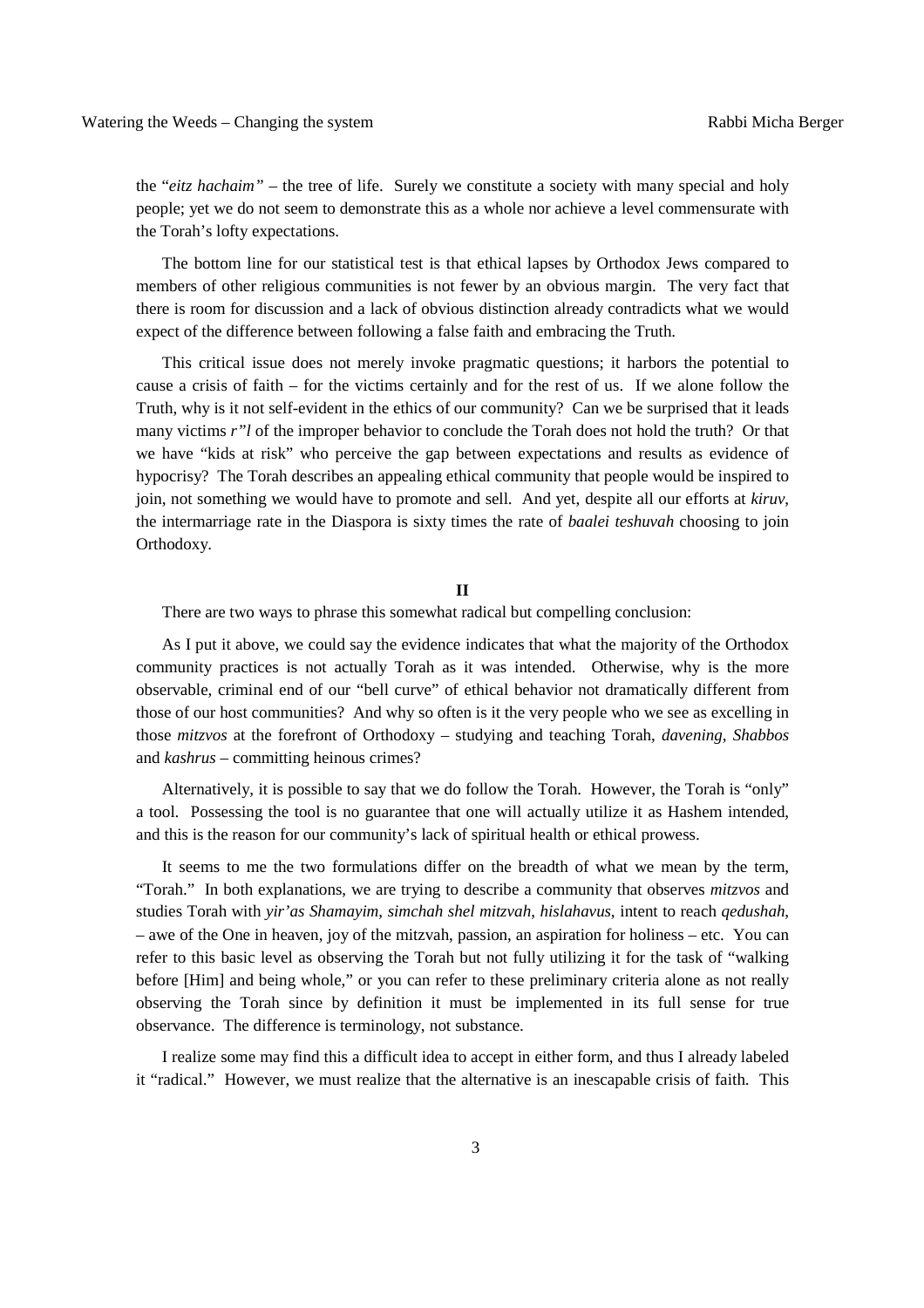crisis is well-documented as common among abuse victims, many of whom relinquish fealty to the Torah, rejecting not just the parent, *rebbe*, or other assailant but the lifestyle and beliefs they stood for as well. For the rest of us, the question is just as real, if not necessarily as emotionally urgent.

If we really are following the Torah, why aren't our communities more free of scandal – and more outraged and responsive when scandal does occur?

#### **III**

In truth, Chazal already explained our problem. The Talmud already tells us that embracing the Torah alone is not sufficient for it to serve as a "*sam hachaim*" – elixir of life:

> R' Yehoshua ben Levi said: What is meant by, "And this is the Torah which Moses placed." If one merits, it becomes for him an elixir of life; if one does not merit, it becomes for him an elixir of death. And this idea is what Rava said: If you work with it, it is for him an elixir of life; if you do not work with it ,it is for him an elixir of death. Rabbi Shmuel bar Nachameini said: Rabbi Yonasan found an implication [of the verses]. It says, "The appointments of G-d are straight, they gladden the heart," (Tehillim 19:9) and it says, "The word of G-d is trying,) "Tehillim 18:31). If one merits, it makes him happy; if one does not merit, he is tried. Reish Laqish said: From the essence of the [second] verse we learn this – if he is worthy, he is tried for [and found deserving of] life; if he is not worthy, he is tried for death. (Yuma 72b)

Rava's statement coincides exactly with our second formulation of the problem. The Torah is a *sam hachaim*, a medicine for spiritual ills, if and only if we work with it. The Torah is a tool, but without a conscious effort beyond *mitzvos* to use the tool fully to serve Hashem, we will not get the intended benefit from it. Thus, mere observance is not enough.

As this *gemara* implies, the problem is not simply that we are performing "*mitzvos anashim melumadah*," – the commandments of men who learned by rote (Yeshaiah 29:13) – without the necessary passion or intention. If it were simply an issue of insufficient motivation, then the dictum, "*shemitokh shelo lishmah, ba lishmah*," – from within [doing a mitzvah] not for its own sake, one comes to do it for its own sake – would apply. The connection between action and emotion is cyclic. Usually we think of actions as expressions of emotion, but it is equally true that action causes and reinforces emotion. As the *Chinukh* puts it, "*ha'adam nif'al lefi pe'ulaso*," – a person is made according to his deeds (mitzvah #99, c.f. #16, #40, #41, #96, #264, #299, #324). Thus, a community that follows the Torah, even from habit without depth of feeling, should still gradually develop people who do so *lishmah*, eventually making their *tzelem Elokim*, their image of G-d, manifest. What Rava describes here is not a lack of zeal or passion when lifting the tool of Torah, but an altogether failure to use Torah for the task for which it was given. We see this also in another gemara: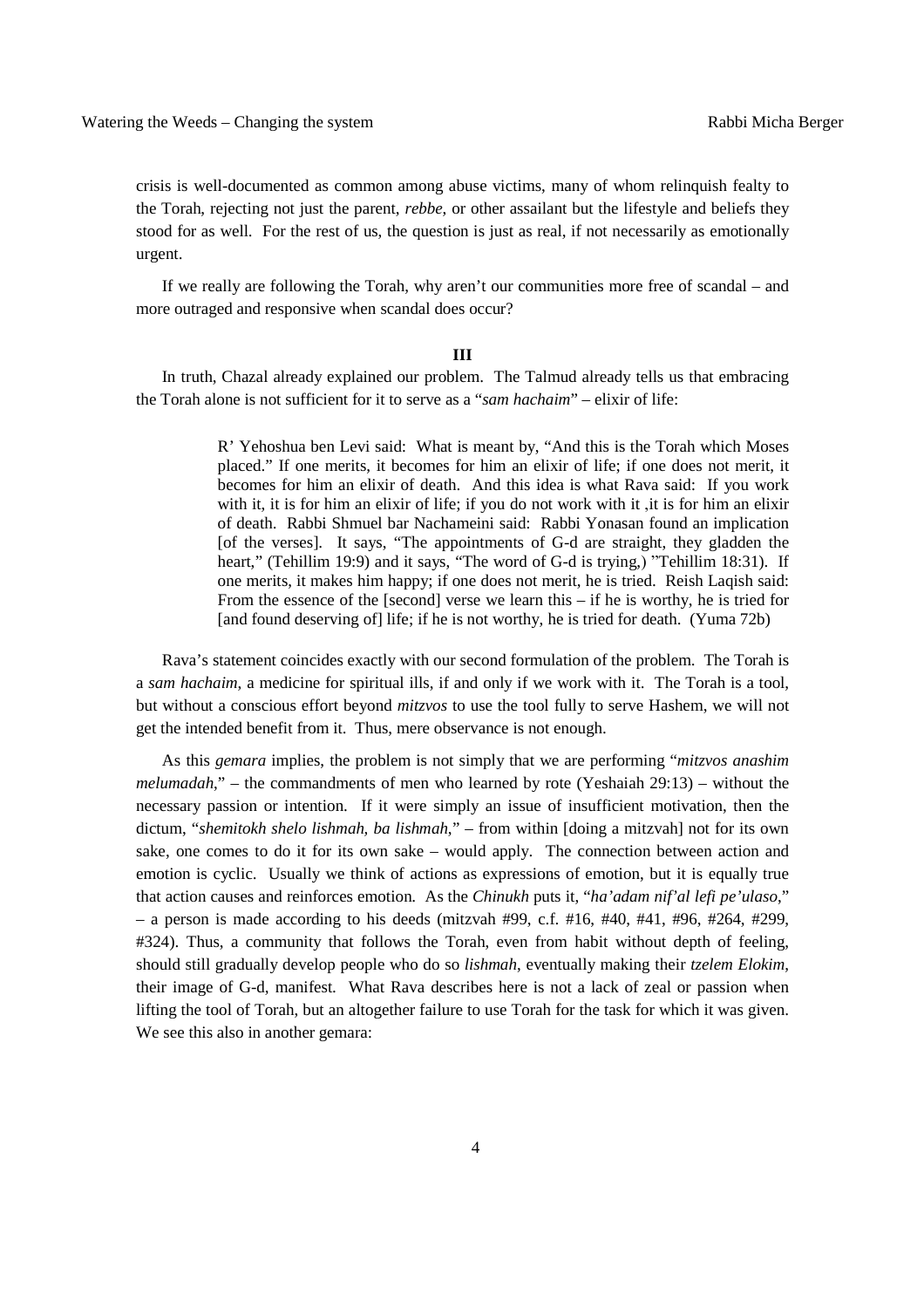R. Chananiel bar Papa said: What is meant by, "Hear, for I will speak princely things," (Mishlei 8:6)? Why are the words of the Torah compared to a prince? To tell you: just as a prince has power of life and death, so too the words of the Torah [have potential for] life or death. As Rava said: to those who go to the right side of it, it is a medicine of life; to those who go to its left, it is a deadly poison. (Shabbos 88b)

We again encounter Rava, who describes a difference between two types of connection with Torah and their disparate effects on the people involved. The Torah is only life-giving when the person chooses to use it to "go to the right." Rava requires that before we engage in Torah, we must choose to work with the Torah, and the chosen work must be using it to "go to the right."

In order to use this essential requirement pragmatically to improve our own lives, undoubtedly we first need to attain clarity about the meaning of "right." That being said, we see that Chazal did answer our potential crisis of faith. Our sages knew that following Torah and *mitzvos* is insufficient to produce people who emulate Hashem's ways, who are in His "Image" and serve Him. This is beyond the "*lo lishmah*" of a people who know the goal but do not always act on it. There is an implication here that we do not know in which direction to proceed.

Judaism's claim is not that Torah and *mitzvos* by themselves produce moral people, or that following Torah with *mitzvos* is a complete definition of living according to the Truth. In other words, there is a preparation necessary for one to become ennobled by Torah, and if someone does not engage in this preparation, they are likely to abuse its teachings and experience spiritual poison.

## **IV**

The Vilna Gaon, as quoted in *Even Sheleimah*, is specific as to what this preparation entails:

The relationship of Torah to the soul: A comparison to rain for the ground, it causes what was planted there to grow, whether a *sam hachaim* or a *sam hamaves*, a poison. Similarly, Torah causes what is in his heart to grow. If what is in his heart is good, his *yir'ah* will grow; if what is in his heart is a "root sprouting poison weed and wormwood" then the bitterness that is in his head will grow. As it is written, "the righteous will walk in it, and sinners will stumble in it" (Hoshea 14:10, as explained by *Chazal*), and as it is written, "To those who go to the right side of it, it is a medicine of life; to those who go to its left, it is a deadly poison," (Shabbos 88b).

Therefore, one must cleanse one's heart every day, before study and after it, of impure attitudes and *middos*, with a fear of sin and with good deeds.

This [process] is euphemistically called "going to the bathroom." It was about this that they hinted when they said, "Going to the bathroom is greater than all of it," (Berakhos 8a) and, "Whoever spends a long time in the bathroom, it is lofty," (Ibid 55a). Also, when they said, "Get up early and go, in the evening go" (Ibid 62a), they intend to say that in his youth and in his old age a man should not distance himself a great distance from his Creator so that he cannot be helped.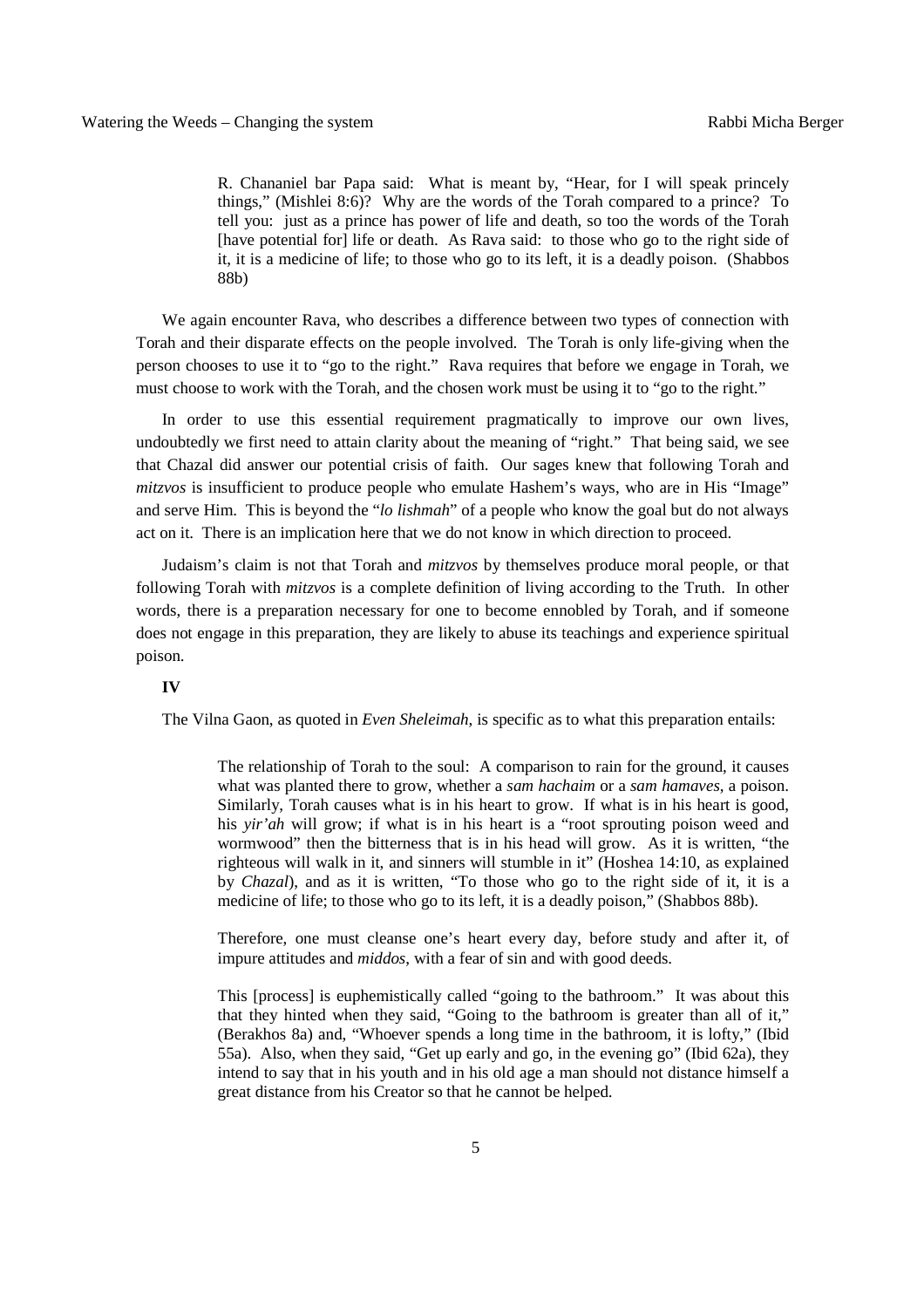One must inspect which evil *middah* – characteristic – is strong within him, and after that, clean it out. Unlike like those men of desire who wallow in what they want, and the desire grows greater. It requires much slyness, to be "sly in *yir'ah*," (Abaye, Ibid 17a) in opposition to, "the snake was sly," (Bereishis 3:1). One who is lazy in weeding out an evil *middah* is not helped by all the legal fences and protections that he practices. For with any disease which is not cured from within… even the fence of the Torah, which protects and saves, will be useless because of his laziness (c.f. Rava, Sotah 21a; Bei'ur haGra Mishlei 24:31, 19:15, 25:4). (*Even Sheleima* 1:11)

The Gaon compares learning Torah to watering a garden. If you start with desirable plants, it will produce healthier, more beautiful plants. But if you water weeds, you will only produce more weeds. Learning Torah without attention to character refinement will simply produce more forceful personalities with bad *middos*. As such, the Vilna Gaon addresses our dilemma from the end of section III, shedding light on the underlying causes of our crippling lack of direction, which prevents us from using the Torah for the proper purpose. To gain holiness through the Torah, there is a prerequisite to consciously work on eliminating our destructive *middos*. We must have a program to "weed our gardens" before watering our souls with Torah. This is how we join Rabbi Yehoshua ben Levi's class of the meritorious, for whom the Torah is a *sam hachaim.*

Do **we** make this a conscious goal in our current lifestyles?

The Vilna Gaon's student, Rav Chaim Volozhiner, offers his own metaphor for the relationship between yir'as Shamayim and Torah:

> According to the vast arrangement of the silo of *yir'ah* that the person prepared for himself, it is through that arrangement that the grain of Torah will be able to enter and be protected within him, according to how much he strengthened his silo.

> It is [like] a father who divides grain for his sons. He divides and gives each one a measure of grain to match what the son's silo can hold, which he [the son] prepared beforehand. For even if the father wishes and his hand is open to give him more, the son cannot receive more since his silo is not big enough to hold more. So too the father cannot now give him more. And if the son did not prepare even a small silo, then also the father can not give him anything at all – for he has no guarded place where it will remain with him.

> So too Hashem, may His name be blessed: His "Hand" is open, as it were, to constantly bestow every person according to his reward with much wisdom and extra understanding – when it will be preserved by them and will be tied onto the slate of their hearts. Everything [is given] according to the volume of one's "silo." And if a person does not prepare even a small silo, which is that he does not, heaven forbid, have within him any *yir'ah* whatsoever for Him, may He be blessed, so too He, may He be blessed, will not bestow any wisdom at all, since it will not be preserved by him. For his Torah would become disgusting, heaven forbid, as our Rabbis, whose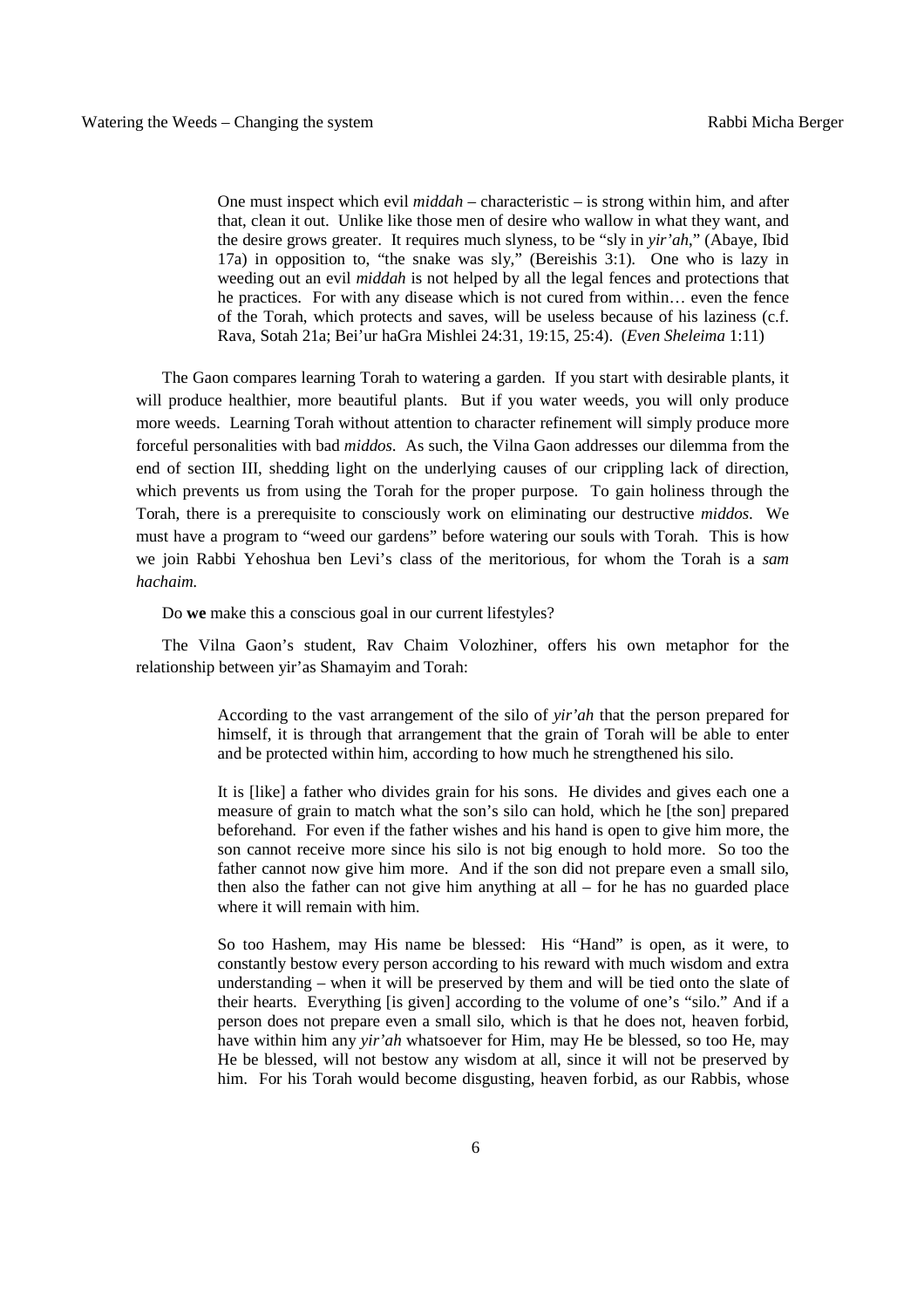memories are a blessing, said. It is about this that the verse says, "the beginning of wisdom is *yir'as Hashem*," (*Tehillim* 111). (*Nefesh haChaim* book IV, ch. 5)

The Vilna Gaon taught that without eliminating one's poor *middos* first, Torah will reinforce those flaws rather than help refine the soul. Of our two descriptions of our communal problem, he is speaking in terms of the second one; the Torah is a tool for us to become the holy people Hashem created us to be, but the tool has to be used appropriately or else woefully limited.

Rav Chaim Volozhiner says, without first developing *yir'ah*, the positive *middah* of keeping the importance of G-d and the role He made us for in mind, we will not retain the Torah either, even on a basic level. His metaphor is akin to our first formulation – that without *yir'as Shamayim*, we cannot even embody the Torah we are trying to study, and thus only full implementation with developed *yir'ah* can even be termed true observance of Torah.

Refinement requires conscious effort in and of itself. Without first "weeding" and "building the silo," we are left with nothing.

#### **V**

Sadly, I think these descriptions of the Gaon and Rav Chaim Volozhiner are borne out by our experience. We live in a culture where few seek to understand the ideal at any depth greater than what they absorbed in childhood/adolescent schooling. There are few attempts at a systematic study of *aggadita*; those parts of the Talmud are often outright skipped. Who spends time developing a means to tie those lessons to one's observance of *mitzvos* and lifestyle? *Aggadita*'s role has been reduced to nice *vertlach* on the *parashah* or a thought of Chazal with no grand picture, no grounding, and no attempt to define a target to which one should aim their lives. Even worse, the goal in such rare and hollow encounters with *aggadita* is too often to reduce *medrash* to a fantastic tale for the purpose of keeping younger students' attention.

I am therefore suggesting a need for change on two levels.

First, we must foster more active development of ideals, idealism, and spirituality.

Second, we must have programs designed to enable and facilitate becoming the kind of person those ideals describe.

The first step, defining our ideals, is the far easier of the two. It requires producing curricula for our schools and adult education programs that analyze Jewish Thought as explained by our sages, *gaonim*, *rishonim*, and *acharonim*, incorporating all the variety of opinion and disputes that we expect to work through when studying *halacha*. While we may feel temporarily satisfied by panacean solutions to life's problems which synthetically tie everything into a nice bow, such misguided and naive cure-alls will not provide us with the strength to survive the vicissitudes of life. We must learn, as Iyov did, that often the question exists to be grappled with and not necessarily get answered.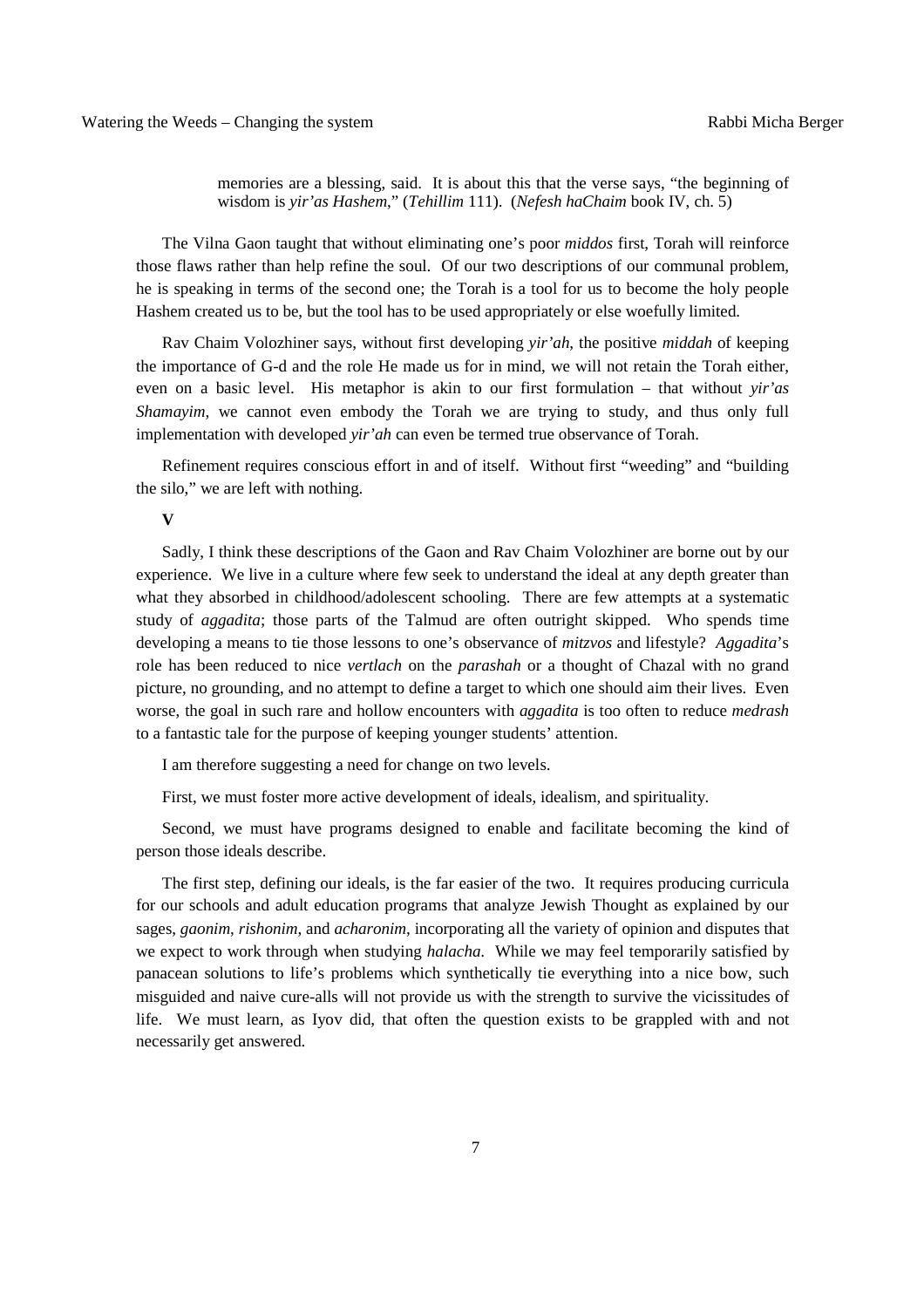We cannot speak of "weeding gardens" or "building a silo" without spending the time identifying the weeds and learning the needs and goals of "grain storage." How can I develop myself to be the person Hashem created me to be without having a clear conception of who that person is? How am I supposed to relate to the Almighty, other people, and my own soul? Why am I here, and what is Hashem asking of me? Only upon addressing these essential questions can I even begin to think about becoming the person who can succeed at achieving the foundational goals envisioned by their answers. Once someone has the ingredients, they can find their priorities and values in life, each of us *al pi darko –* according to our own path, abilities, desires, and inclinations.

Then we need to learn how to live up to and internalize those ideals, to "weed our gardens" and build up our "silos." This step is far more difficult. *Middos* are best learned by example. We repeatedly produce *middos* curricula for our schools but without a culture of refinement already in place, and without role models and peers, the knowledge will have minimal impact on the students' responses and decisions. Knowing that *yir'as Shamayim*, fear and awe of the One in heaven, is of critical importance is not the same as actually feeling that awe and being driven to express it. *Middos* need very experiential programming, with examples that impress on an emotional level, not a curriculum of information to be conveyed. Even that must be done carefully, for we are not only trying to impress our youth with the importance of "*chessed*  projects" to do acts of kindness. We are trying to produce *baalei chessed*, people with a passion for sharing, helping, and connecting to others.

Programming must simultaneously be provided by the synagogues for parents. Aside from needing to improve ourselves as adults for our own sake, we are also powerless to change the culture for the next generation without providing more role models in the current one. Not only offering classes, but practical exercises, systems for supporting each other in resolutions to change, and other hands-on tools must be explored. Fortunately, the Mussar Movement as well as the more recent Self-Help Movement of Western Society has each explored this territory before us.

A historical example illustrates one possible first step I offer up in order to foster dialogue and further analysis of these issues. When the immigrant generations reached the United States, *Shabbos* observance declined drastically. Some synagogues formed around groups of *shomerei Shabbos* who wished to have fellow observers as their fellow members. Some included in their membership agreement an acknowledgement that if the rabbi and board found a member did not try to observe *Shabbos*, this person's membership was forfeit. We are trying to reinforce ethics. Why not include a similar clause in our synagogue memberships, requiring that all members stand up to certain standards of fiscal ethics and overall honesty? If nothing else, it serves as a strong statement that will define the congregation's culture. Aside from this minor suggestion, we certainly need to elaborate on the problematic lack of ethics in our culture and its root causes with deeper analysis and discussion so we may arrive at suitable and promising solutions to properly address these communal ailments.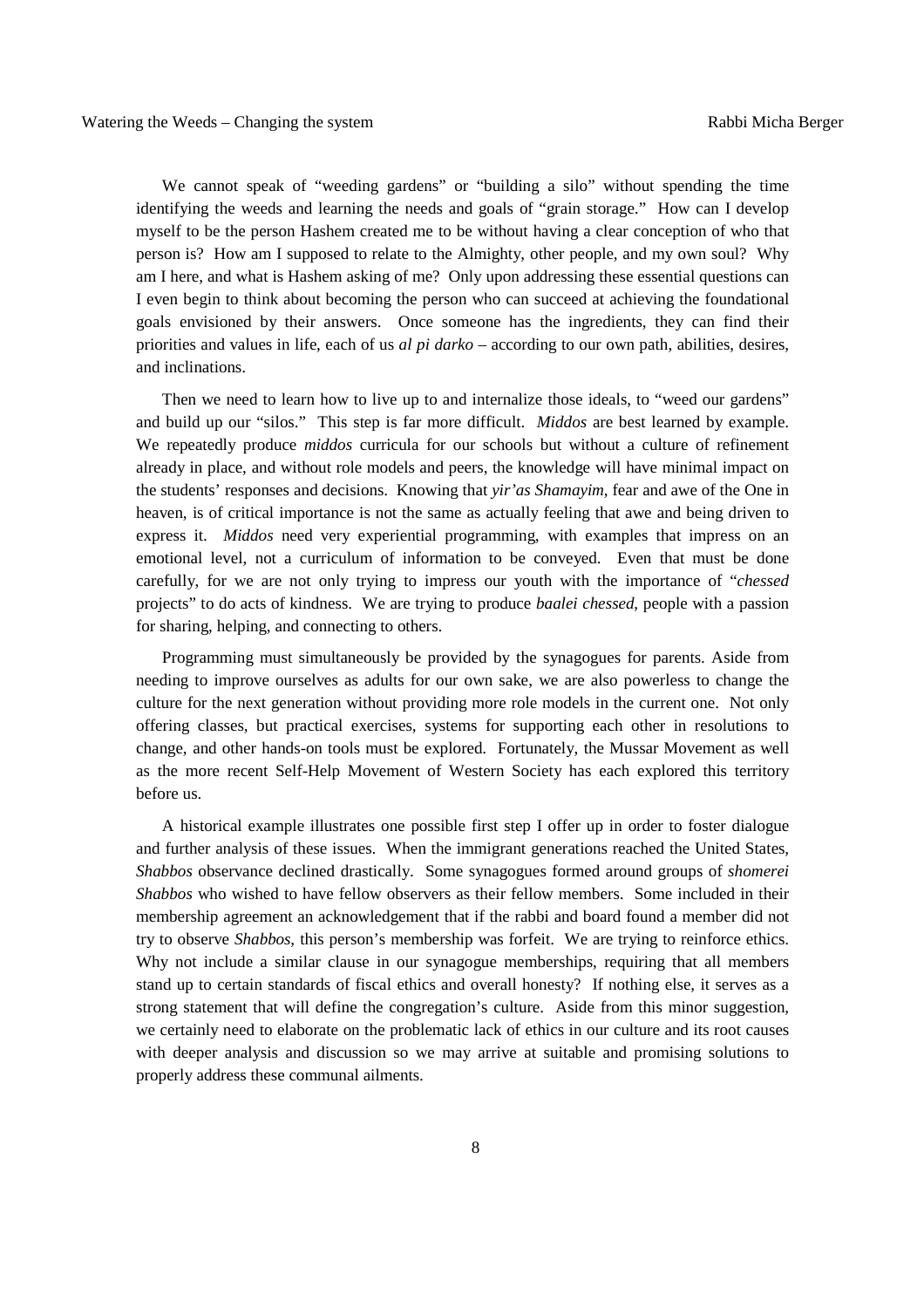With such work and changes, our worship of Hashem can be enhanced in at least three ways:

First, at the moment when temptation strikes, we will possess the tools to make the right decision. Without working on one's *middos*, the observance of the "duties of the limbs" will always remain imperfect.

Second, there are also the "duties of the heart," as Rabbeinu Bachya named his text. Refining one's ethics, i.e. controlling one's temper, curbing desires for sex, power, control over others, and other destructive urges, is itself among the 613 *mitzvos*. This is embodied in, "And you will do the good and the honest in the eyes of G-d," (Devarim 6:18), and "You shall be holy, for I am holy," (Vayiqra 19:2), "You shall love your neighbor as yourself," (ibid v. 18), and "You shall love Hashem your G-d with all your heart, with all your soul, and with all your resources," (Devarim 6:5).

Lastly, working to become a refined and holy person is the entire goal of the Torah. Hashem introduces His covenant with Abraham by telling him to "walk yourself before Me and be whole," (Bereishis 17:1). Thus, perfecting one's ability to relate to Hashem and to other people is the goal of the entire observance, not merely a means to fulfill other *mitzvos* and doing *mitzvos* themselves. This goal is to make manifest the Image of the Divine within each of us.

"*Derekh eretz* comes before Torah," (Vayiqra Rabba 9:3). Twenty six generations passed from the creation of ethics with Adam until the giving of the Torah to teach us this lesson. We cannot master the material of Torah without first engaging in its prerequisite.

Megillas Esther tells us, "*laYhudim haysa orah vesimchah vesason viyqar*," – for the Jews there was light, happiness, joy and preciousness. Rabbi Yehudah (Megillah 13b) explains that *orah* – light – refers to Torah, *simchah* – happiness – is Yom Tov, *sason* – joy – is *bris milah*, and *yeqar* – preciousness – is *tefillin*.

So why could not the *megillah* simply say, "for the Jews there was Torah, holidays, *milah* and *tefillin*." Why did it encode the words?

In the first Temple we had Torah, but it was not a light to us. We observed the laws of Yom Tov but found no happiness in it. We kept *milah* and wore *tefillin* but with no joy or sense of preciousness. With Purim there was a new acceptance of the Torah, one which based observance upon its underlying *yir'as Shamayim*. And with that came redemption.

Until we learn enough *derekh eretz* to be able to identify the weeds in our souls, and until we have enough *yir'as Shamayim* to hold or even truly observe our Torah – and then actually do work to move that knowledge the single *ammah*, or cubit, from our heads to our hearts – we do not actually hold the *sam hachaim*, the elixir of life, that following Hashem's Truth could and should be.

*Rabbi Micha Berger is a father and husband, and sees in those roles much of the expression of his Judaism, and his Mussar work. He was a student of Rav Dovid Lifshitz, the Suvalker Rav, at Yeshivas Rabbeinu Yitzchak Elchanan (a YU affiliate). From this contact, Rabbi*